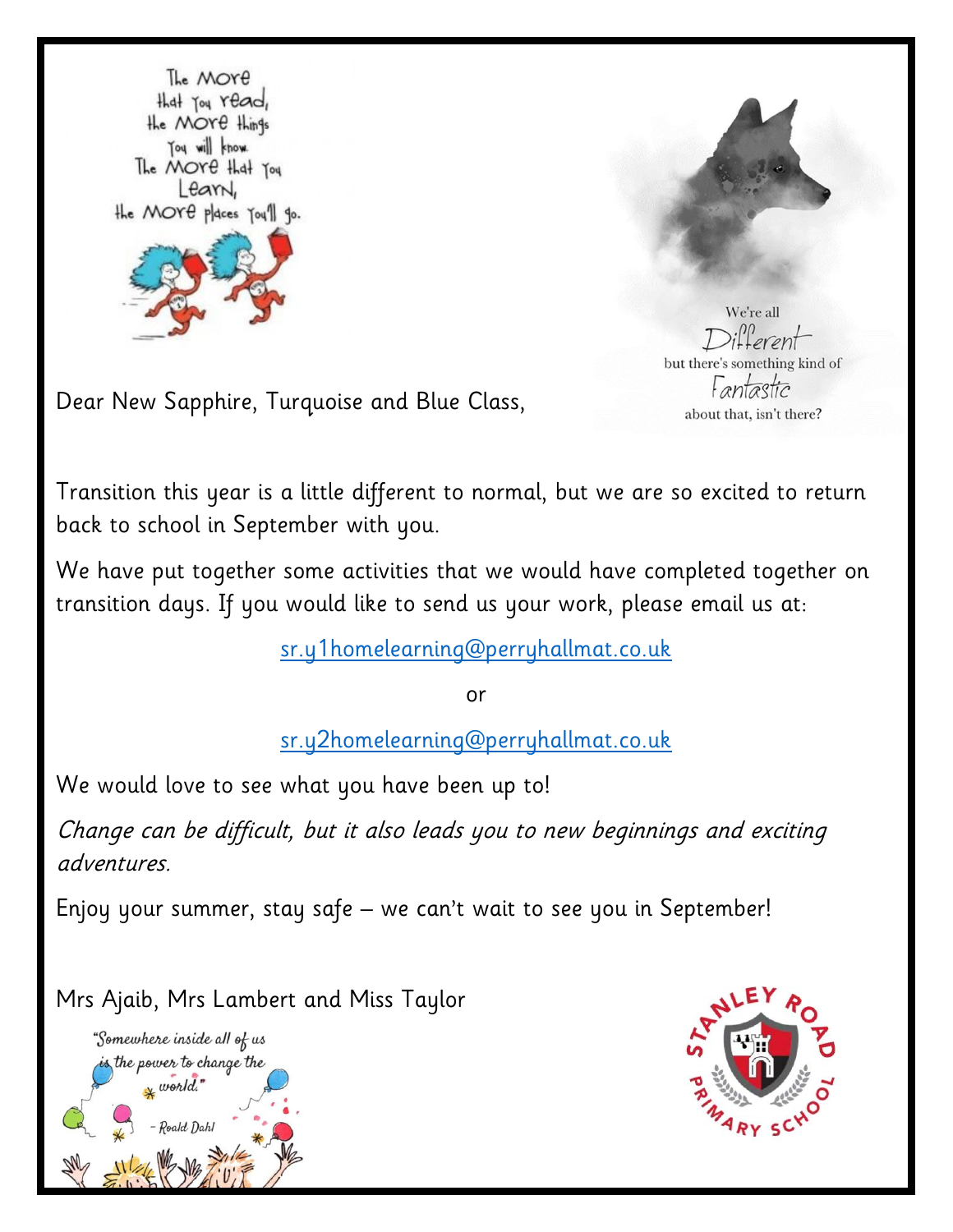

We hope that you enjoy these activities. They will help us to get to know you and help you to get to know each other.

> We are really looking forward to seeing you in September.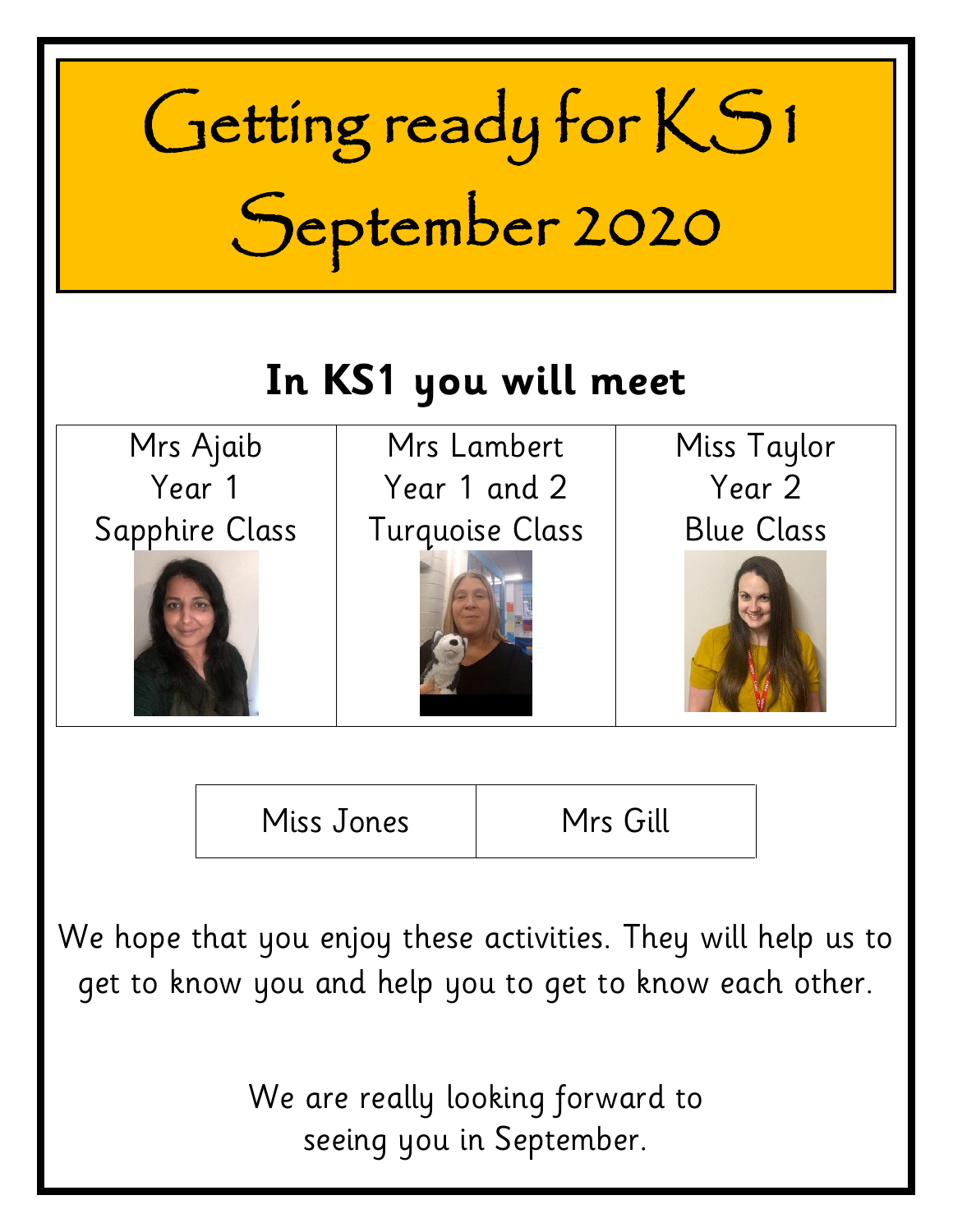# My hopes and dreams



What are your hopes and dreams for your new class? Write them down or draw them. Keep them safe and bring them in to school when you return in September.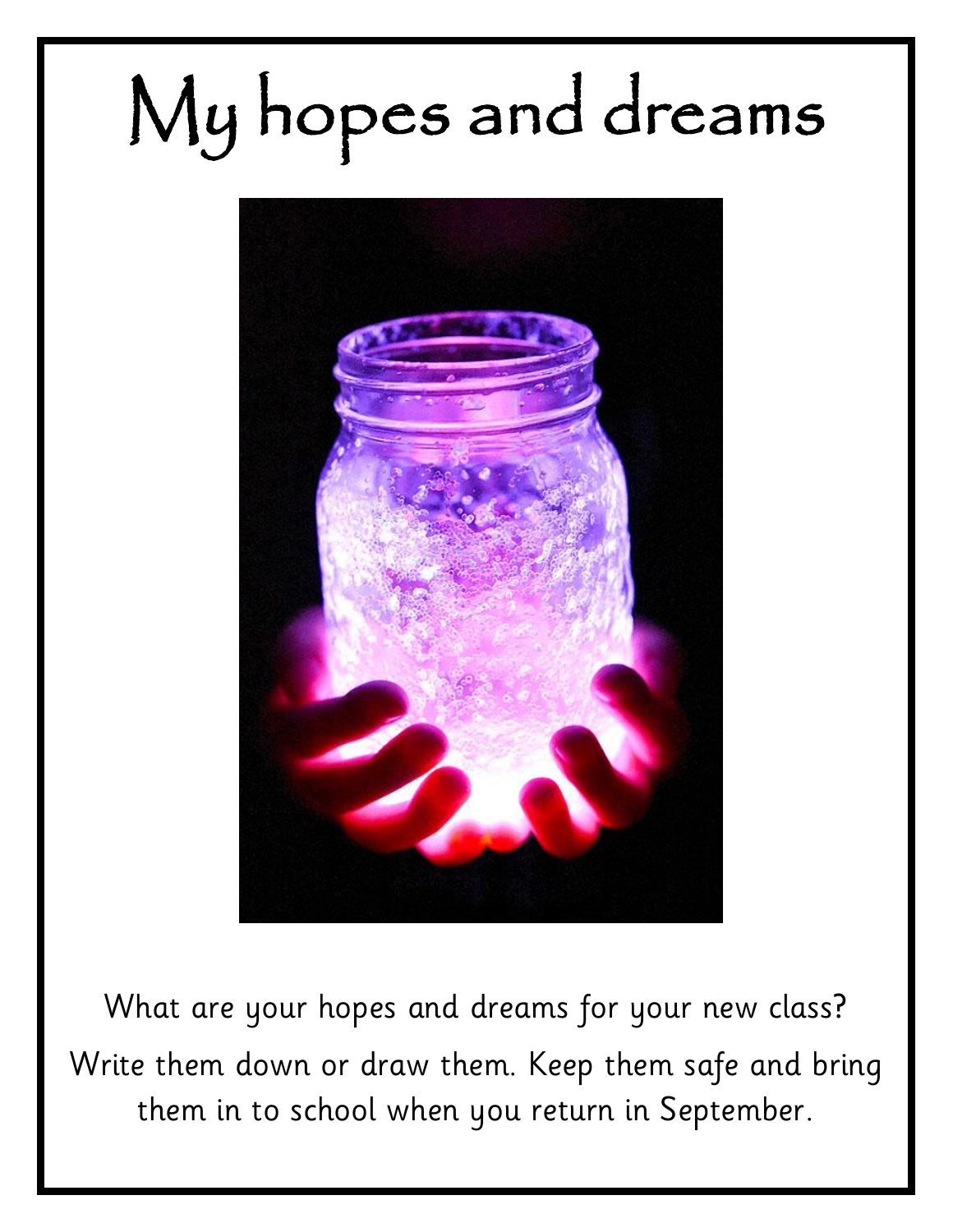## All about me

Fill in the bunting below. Or make your own! Don't forget to add a picture of you. We will hang these up in our classroom in September.

| An interesting fact about me: |
|-------------------------------|
|                               |
|                               |
|                               |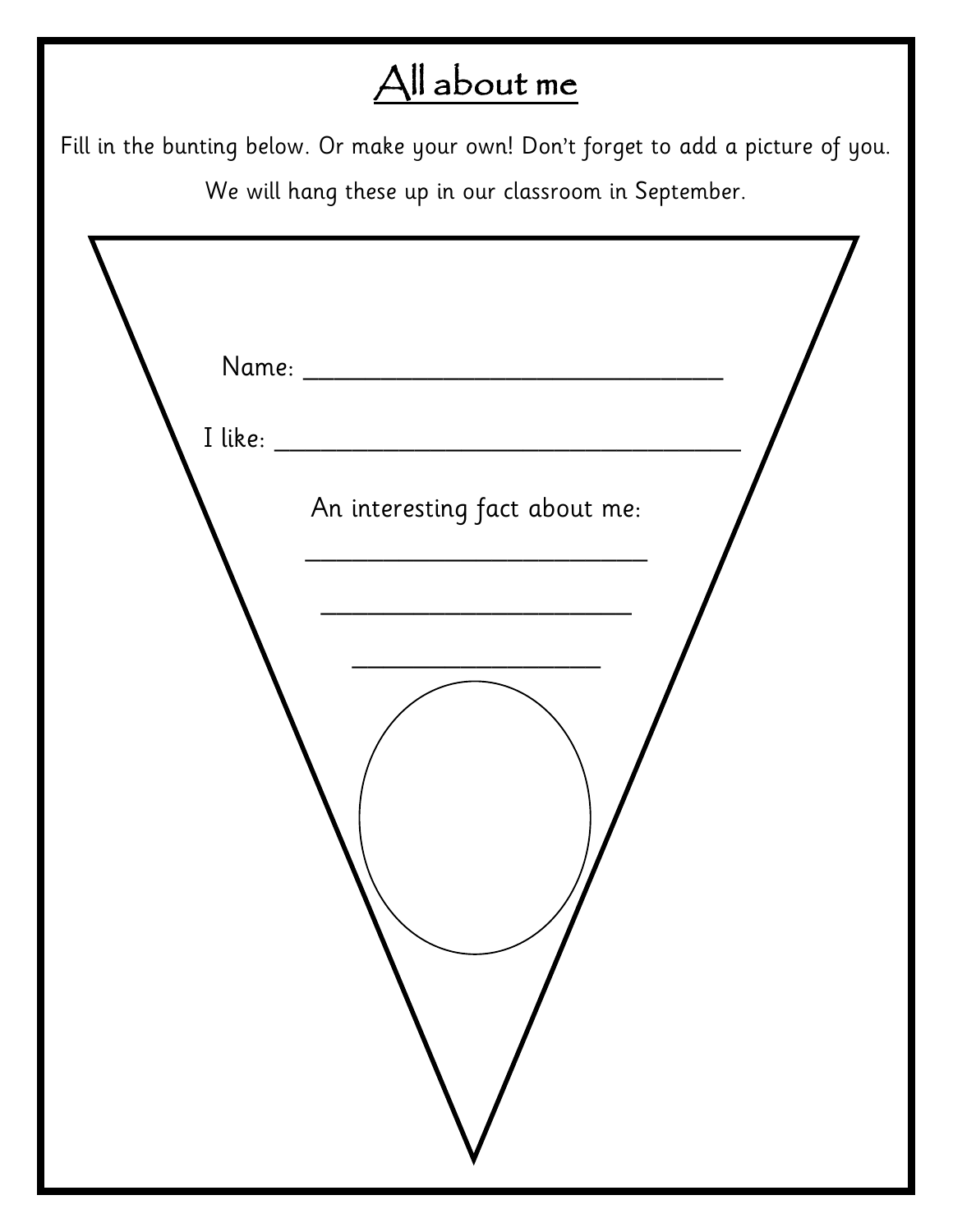#### What are you an expert in?

Write down some of the things you are amazing at. You could draw a picture of you doing it too! Bring them in to school in September.

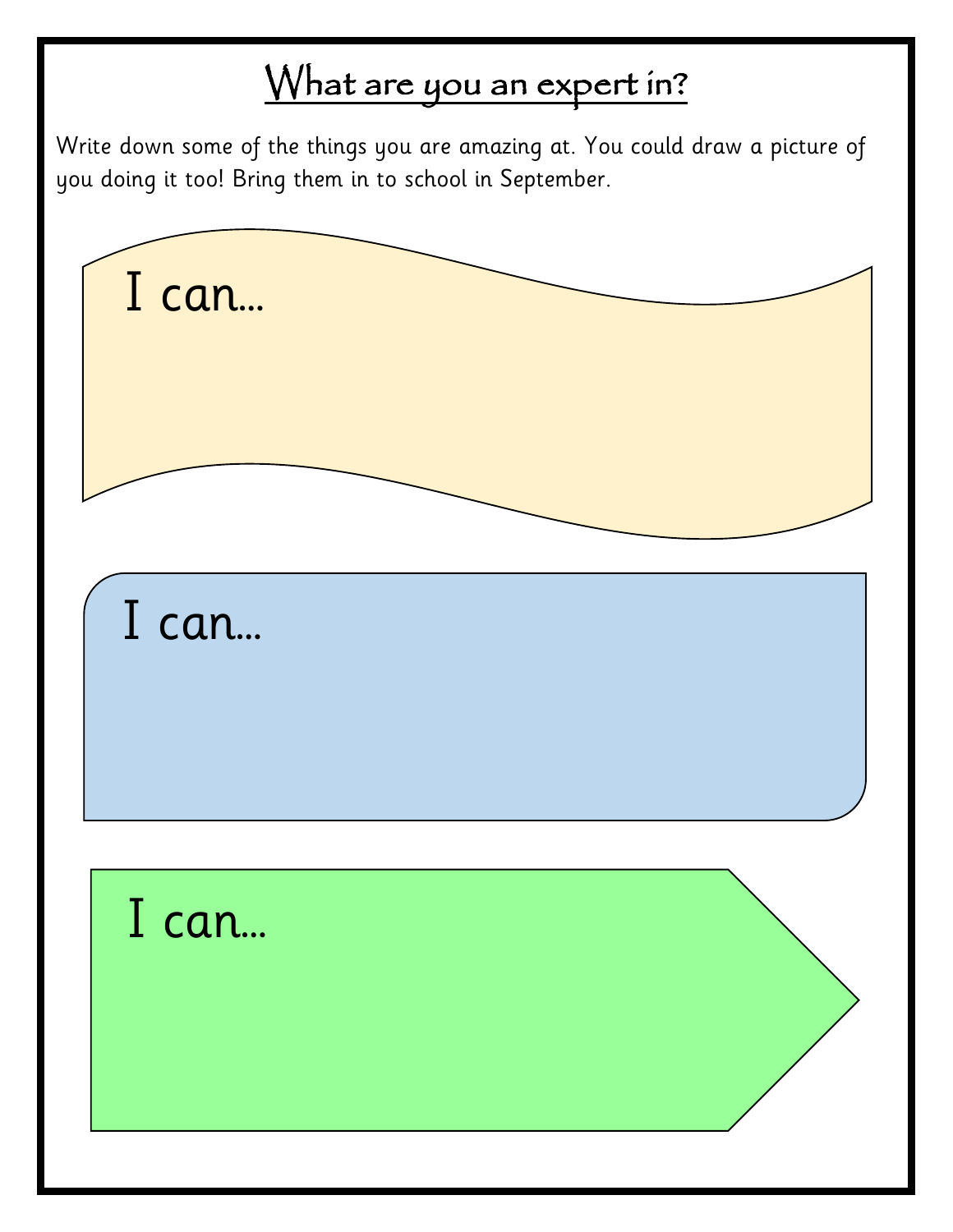## Time Capsule

Complete the activity below. Fill in the gaps and draw your favourite things. Once you have finished, put this sheet in an envelope and seal it shut. Give your envelope to your new teacher. We will open our envelopes next July and see how much we have changed and grown. Make it colourful and show off your best handwriting.

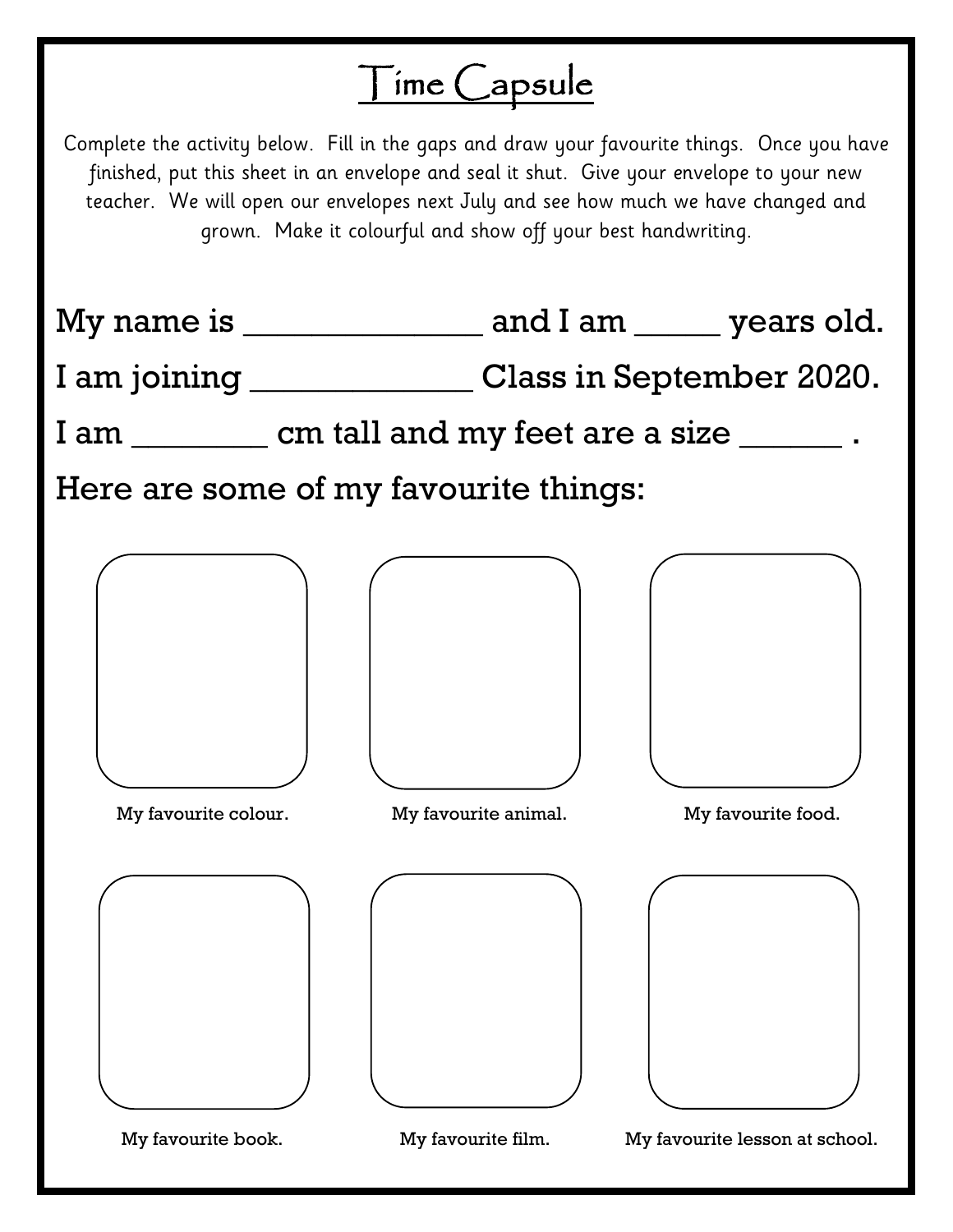

Look at the shape of your eyes. Don't forget your eyebrows.

Look at the shape of your nose.

Look carefully at the shape of your lips.